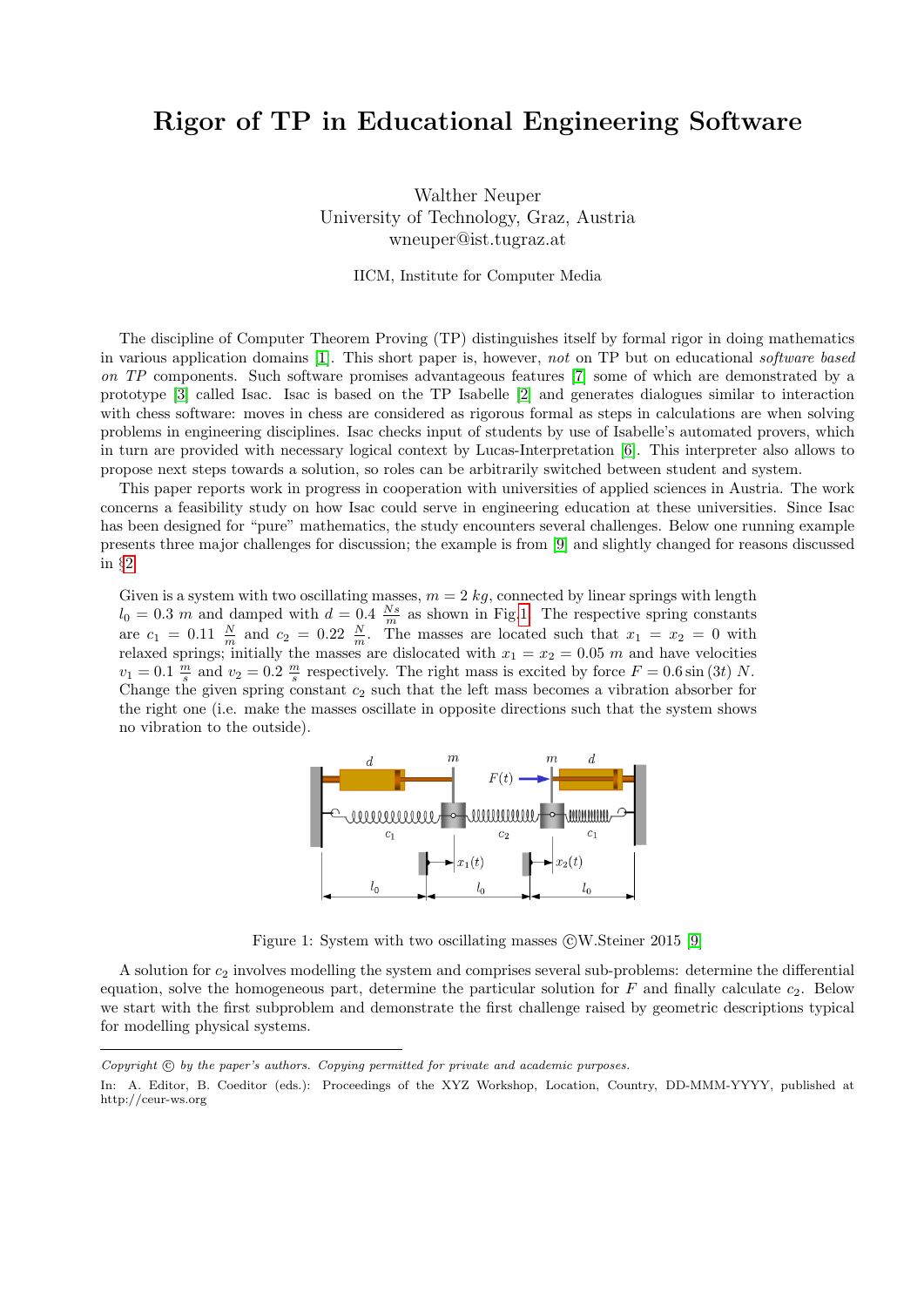## <span id="page-1-3"></span>1 Formal Specification and Geometric "Intuition"

A formal specification in the sense of [\[4\]](#page-4-3) makes the input Given and the output Find to a system's model explicit as shown below; it restricts input by a pre-condition Where and relates input with output by a post-condition Relate. The first subproblem of the running example is formally specified as follows:

```
21 Problem [determine, 2-mass-oscillator, DiffEq]:
```

```
211 Specification:
2111 Model:
21111 Given: Masses m = 2 kg, Length l_0 = 0.3 m, Consts \{c_1 = 0.11 \frac{N}{m}, c_2 = 0.22 \frac{N}{m}\}\, Damper d = 0.4 \frac{Ns}{m}21112 Where:
21113 Find: Matrixes \{M(m), D(d), C(c_1, c_2)\}\, DiffEq M \cdot \ddot{x} + D \cdot \dot{x} + C \cdot x = F21114 Relate: \exists x. \forall t. \ t > 0 \Rightarrow M \cdot \ddot{x} + D \cdot \dot{x} + C \cdot x = F2112 References:
212 Solution:
```
The Problem in line 2[1](#page-1-1) is named such, that a reference into Isac's knowledge base is given  $1$ . The other References addressed by line 2112 point to a theory, which imports language elements like  $\ddot{x}$ , and to a method which can create a Solution, are collapsed here (as well as the pre-conditions in Where). The notation  $M(m)$ establishes a literal connection between Given and Find; the notation is up to discussion. The post-condition in 21114 comprises an ∃ not relevant for engineers and might be omitted.

In interactive construction of a Solution the challenge for students is to relate forces, for instance

 $m\ddot{x}_1 = -F_{c1} + F_{c2} - F_{d1}, \quad m\ddot{x}_2 = -F_{c2} - F_{c3} - F_{d2} + F(t)$ 

And for the task of relating the forces, figures like Fig[.2](#page-1-2) are used to capture coordinates and forces. Now the problem with Isac's design is, that such figures capture relations in a precise representation, but this representation is geometric, not formal — and Isac is designed to work with formulas (which would be clumsy in capturing geometric structure here), which can be handled by Isabelle's components in the background. So the section's headline advocates "intutition" as opposed to formal specification.



<span id="page-1-2"></span>Figure 2: Forces on the oscillating masses  $\odot$ W.Steiner 2015 [\[9\]](#page-5-2)

Such figural representations are used frequently and in different engineering disciplines, not only in mechanical engineering. So efforts seem well invested to tackle this design challenge, to sustain Isac's claim to be a "system that explains itself" and to develop a generally usable component for that purpose.

Such a component shall allow to add coordinates, arrows and associated identifiers at certain positions in a figure. This component also shall provide feedback automatically generated from a formalisation, which has been prepared for each example by Isac's math-authors. Generation of figural representations like Fig[.2](#page-1-2) shall become another duty of math-authors (while managing interaction is concern of the component).

# <span id="page-1-0"></span>2 Learning by Switching Levels of Abstraction

Learning to comprehend abstraction requires experiencing a multitude of **concrete examples**  $-$  a fact experienced in the practice of education in general, not only in engineering education and with abstract models in mechanics. Mathematical abstractions, like differential equations, however, have an advantage: they can be computed with concrete values, they even can be dynamically simulated given such values.

Another characteristics of complex learning processes, like comprehension of abstract models, is that they succeed not in one go. Learning happens in phases in the brain, which usually are separated by latency periods

<span id="page-1-1"></span> $1$ [http://www.ist.tugraz.at/projects/isac/www/kbase/pbl/index\\_pbl.html](http://www.ist.tugraz.at/projects/isac/www/kbase/pbl/index_pbl.html)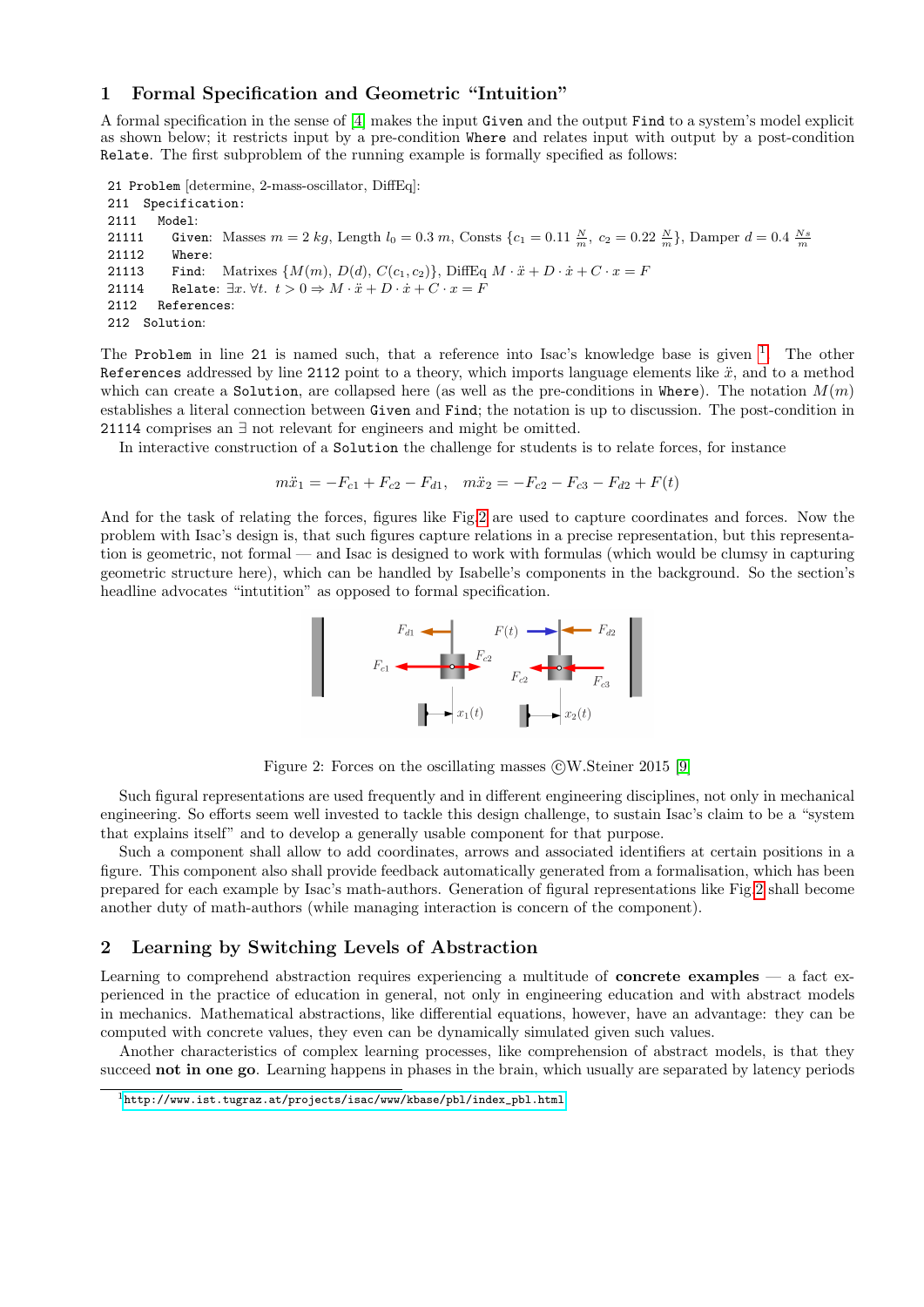– and these cannot be planned from outside an individual brain; so, a lecture on the behaviour of two oscillating masses (e.g. [\[9\]](#page-5-2).p.122–129) is only a part of respective learning processes.

So, how to cope with these challenges in learning to comprehend abstraction? Good old LATEX provided wide margins for personal notes in papers and textbooks again and again; interactive media can do better nowadays, if they are designed appropriately. And it appears obvious: the more such media cover the process of problem solving, the better. Isac claims to cover the whole process; §[1](#page-1-3) showed, how problem specification is covered by Isac. Below is shown, what else can be done.

Include creation of models into concrete examples

as done with the running example: The problem statement on p[.1](#page-0-1) contains a concrete request for a particular value of  $c_2$  (below folded into Specification in order to save space) — nevertheless the Solution should comprise the creation of the underlying abstract model as follows:

- . Problem [absorber, 2-mass-oscillator]
- 1 Specification:
- 2 Solution:
- 21 Problem [determine, 2-mass-oscillator, DiffEq.]
- 22  $\begin{pmatrix} m & 0 \\ 0 & m \end{pmatrix}$ 0 m  $\bigg\}\ddot{x}+\left(\begin{matrix}d&0\\ 0&1\end{matrix}\right)$  $0 \quad d$  $\int x + \begin{pmatrix} c_1 + c_2 & -c_2 \end{pmatrix}$  $-c_2$   $c_1 + c_2$  $x = \begin{pmatrix} 0 \\ 0 \end{pmatrix}$ F  $\setminus$ 23 Problem [solution, 2-mass-oscillator, homogen, DiffEq]
- 24  $x(t) = \begin{pmatrix} 1 \\ 1 \end{pmatrix}$  $\bigg( A_1 \cos \omega_1 t + B_1 \sin \omega_1 t \bigg) + \bigg( \begin{array}{c} 1 \end{array} \bigg)$  $\Big( A_2 \cos \omega_2 t + B_2 \sin \omega_2 t \Big),$
- 1 −1 25 Problem particular, solution, 2-mass-oscillator, DiffEq

$$
26 \t x_1(t) = \begin{pmatrix} 0 \\ a_1 \end{pmatrix} \sin \Omega t, \ x_2(t) = \begin{pmatrix} 0 \\ a_2 \end{pmatrix} \sin \Omega t, \ a_1 = \frac{F_0 c_2}{(c_1 + c_2 - m\Omega^2)^2 - c_2^2}, \ a_2 = \frac{F_0 (c_1 + c_2 - m\Omega^2)}{(c_1 + c_2 - m\Omega^2)^2 - c_2^2}
$$

27 Problem [complete, solution, 2-mass-oscillator, DiffEq]

28 
$$
x(t) = \begin{pmatrix} 1 \\ 1 \end{pmatrix} (A_1 \cos \omega_1 t + B_1 \sin \omega_1 t) + \begin{pmatrix} 1 \\ -1 \end{pmatrix} (A_2 \cos \omega_2 t + B_2 \sin \omega_2 t) + \begin{pmatrix} 0 \\ a_1 \end{pmatrix} \sin \Omega t,
$$
  
\n
$$
a_1 = \frac{F_{0}c_2}{(c_1 + c_2 - m\Omega^2)^2 - c_2^2}, \ a_2 = \frac{F_{0}(c_1 + c_2 - m\Omega^2)}{(c_1 + c_2 - m\Omega^2)^2 - c_2^2}
$$
  
\n29 Problem [compute, spring]

2a 
$$
c_2 = 1.2345 N
$$
  
.  $c_2 = 1.2345 N$ 

Since above the modelling process is included into the Solution, students are enabled, not just to advocate some formula from somewhere (which seduces to use formal models without understanding). A student can regard the (sub-)Problems as black-boxes, of course (if not forced by Isac's dialog guide to actively do the step). But Isac is designed to elicit experimentation, for instance to experiment with different input values to a problem in order to approximate a solution by trial and error. Since solving the above problem with trials soon turns out hopeless, a student might be motivated to make the sub-Problems white-boxes, look into them, study details and to rework creation of the abstract model.

Switch levels of abstraction:

In the above calculation the concrete result  $c_2 = 1.2345 N$  was possible, because the Specification contains the concrete values given on p[.1,](#page-0-1) which were input at the beginning of the calculation:

- . Problem [absorber, 2-mass-oscillator]
- 1 Specification:
- 2 Solution:
- 21 Problem [determine, 2-mass-oscillator, DiffEq]
- 22  $[2\ddot{x}_1 + 0.4\dot{x}_1 + 3.3x_1 0.22x_2 = 0, 2\ddot{x}_2 + 0.4\dot{x}_2 0.22x_1 + 3.3x_2 = 0.6]$
- 23 Problem [solution, 2-mass-oscillator, homogen, DiffEq]
- 24  $[x_1(t) = 0.05e^{-0.1t}(\cos 0.81t + 3.85\sin 0.81t),$
- $x_2(t) = 0.05e^{-0.1t}(\cos 0.81t + 3.85 \sin 0.81t)$
- 25 Problem [particular, solution, 2-mass-oscillator, DiffEq]
- 26  $[x_1(t) = -0.05e^{-0.1t}0.59\sin 1.69t, x_2(t) = 0.05e^{-0.1t}0.59\sin 1.69t]$
- 27 Problem [complete, solution, 2-mass-oscillator, DiffEq]
- 28  $[x_1(t) = 0.05e^{-0.1t}(\cos 0.81t + 3.85\sin 0.81t 0.59\sin 1.69t),$ 
	- $x_2(t) = 0.05e^{-0.1t} (\cos 0.81t + 3.85 \sin 0.81t + 0.59 \sin 1.69t)]$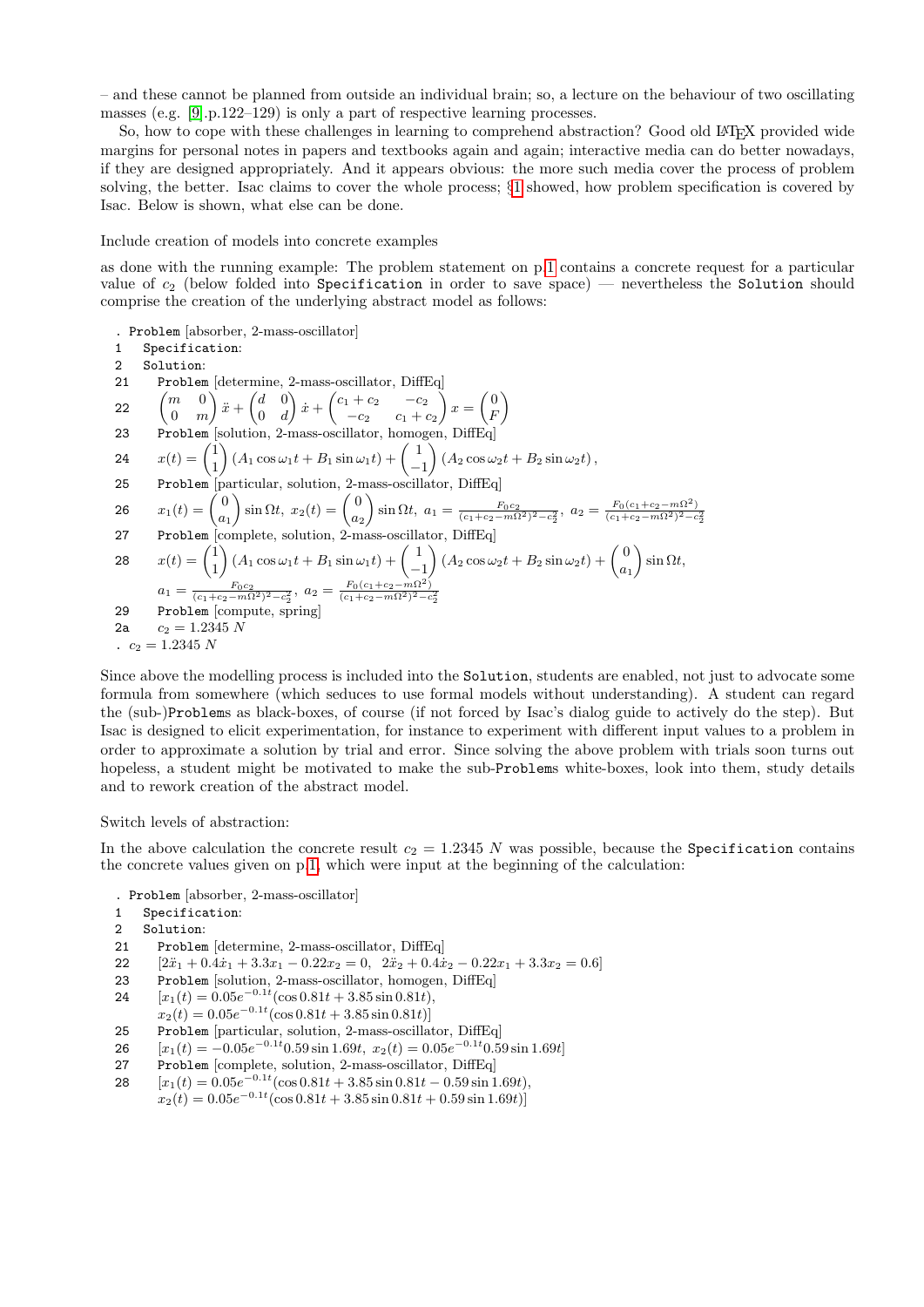29 Problem [compute, absorber] 2a  $c_2 = 1.2345 N$ .  $c_2 = 1.2345 N$ 

Note that above also intermediate results are numeric values (copied from a Mathematica notebook): both representation, symbolic and numeric, have their advantages: the first tells about the structure of the model, the latter tells about concrete results (which can be observed in dynamic simulation of the enclosed differential equations, ultimately, see [\[5\]](#page-4-4)).

Switching between symbolic representation and numeric representation can be done by computer software: this novel feature seems of utmost importance for learning, so it shall be included to Isac within the next development phase. Realisation requires to extend Isac's Lucas-Interpreter [\[6\]](#page-5-1) such that the interpreter's environment not only takes identifier-value pairs, but associates identifiers with lists of values.

Both design features together, the feature to include models into concrete examples and the feature to switch levels of abstraction, lead to radically new learning scenarios

- The student is offered to review the construction of the abstract model any time (every example concerning, for instance, the two-mass-oscillator includes the respective model: this is accomplished by copy& past for some sub-problems in the respective program [\[8\]](#page-5-3)).
- The student is not bothered by unwanted details: he or she can skip in a calculation whatever steps they want to (if the dialog [\[8\]](#page-5-3) allows to do so, which would not be the case in exams, for example).
- Even students of introductory courses can be offered to look into advanced examples like the two-massoscillator under consideration: the dialog jumps to some subproblem in the calculation, which is up to exercise in the course (e.g. differentiation, equation solving, etc). Then the student interactively works on the respective subproblem, and if the problem is solved, the system finished the calculation automatically. This way questions like "What for do we learn this method" are anticipated in an unobtrusive way.

## <span id="page-3-0"></span>3 Formal Deduction and Physical Arguments

Isac is designed such that a student can rely on the system, that wrong steps in a calculation are rejected reliably. From the assumptions (the input in Given and the pre-conditions in Where) the steps are formally deduced such that finally the post-condition (partially represented in Relate) can automatically be proven; for details see [\[6\]](#page-5-1).

Now, in §[1](#page-1-3) we encountered an example, where essential assumptions are given by geometric structures (arrows as forces in a figure) and not by formulas. So it seems straightforward, to add informal arguments to the steps of formal deduction. We come back to this sub-Problem and proceed from the Specification (folded in below) to the Solution:

| 21               | Problem determine, 2-mass-oscillator, DiffEq.                                                                                                                                                                                                                                                                                                       |
|------------------|-----------------------------------------------------------------------------------------------------------------------------------------------------------------------------------------------------------------------------------------------------------------------------------------------------------------------------------------------------|
| 211              | Specification:                                                                                                                                                                                                                                                                                                                                      |
| 212              | Solution:                                                                                                                                                                                                                                                                                                                                           |
| 2121             | forces of springs                                                                                                                                                                                                                                                                                                                                   |
| 2122             | $[F_{c1} = c_1 x_1, F_{c2} = c_2 (x_2 - x_1), F_{c3} = c_1 x_2]$                                                                                                                                                                                                                                                                                    |
| 2123             | forces of dampers                                                                                                                                                                                                                                                                                                                                   |
| 2124             | $[F_{d1} = dx_1, F_{d2} = dx_2]$                                                                                                                                                                                                                                                                                                                    |
| 2125             | mass times acceleration equals sum of all forces                                                                                                                                                                                                                                                                                                    |
| 2126             | $[m\ddot{x}_1 = -F_{c1} + F_{c2} - F_{d1}, m\ddot{x}_2 = -F_{c2} - F_{c3} - F_{d2} + F]$                                                                                                                                                                                                                                                            |
| 2127             | Substitute $[F_{c1}, F_{c2}, F_{c3}, F_{d1}, F_{d2}]$                                                                                                                                                                                                                                                                                               |
| 2128             | $[m\ddot{x}_1 = -c_1x_1 + c_2(c_2 - x_1) - d\dot{x}_1, m\ddot{x}_2 = -c_2(c_2 - x_1) - c_1x_2 - d\dot{x}_2 + F]$                                                                                                                                                                                                                                    |
| 2129             | Rewrite_Set normalise                                                                                                                                                                                                                                                                                                                               |
| 212a             | $[m\ddot{x}_1 + d\dot{x}_1 + c_1x_1 - c_2(x_2 - x_1) = 0, m\ddot{x}_2 + d\dot{x}_2 + c_2(x_2 - x_1) + c_1x_1 = F]$                                                                                                                                                                                                                                  |
| 212 <sub>b</sub> | switch to vector representation                                                                                                                                                                                                                                                                                                                     |
| 212c             | $\begin{pmatrix} m & 0 \ 0 & m \end{pmatrix} \begin{pmatrix} \ddot{x}_1 \ \ddot{x}_2 \end{pmatrix} + \begin{pmatrix} d & 0 \ 0 & d \end{pmatrix} \begin{pmatrix} \dot{x}_1 \ \dot{x}_2 \end{pmatrix} + \begin{pmatrix} c_1+c_2 & -c_2 \ -c_2 & c_1+c_2 \end{pmatrix} \begin{pmatrix} x_1 \ x_2 \end{pmatrix} = \begin{pmatrix} 0 \ F \end{pmatrix}$ |
|                  | 22 $\begin{pmatrix} m & 0 \\ 0 & m \end{pmatrix} x + \begin{pmatrix} d & 0 \\ 0 & d \end{pmatrix} x + \begin{pmatrix} c_1 + c_2 & -c_2 \\ -c_2 & c_1 + c_2 \end{pmatrix} x = \begin{pmatrix} 0 \\ F \end{pmatrix}$                                                                                                                                  |

Above the numbers at the left do not belong to an Isac calculation, they are for referencing only. In the middle there are the formulas of the calculation (with tree-like indentation). On the right there are the justifications for the formulas.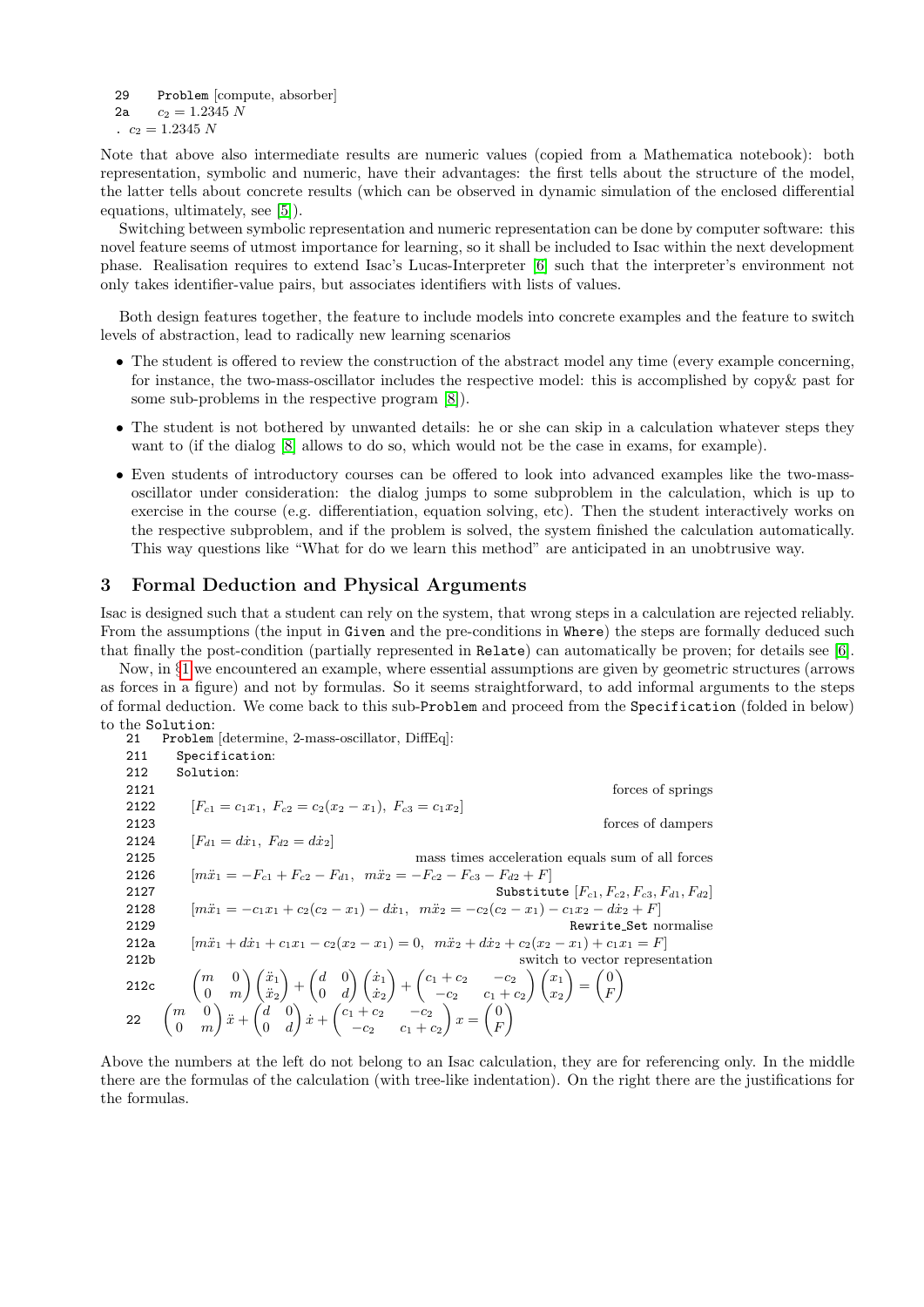In the lines 2127 and 2129 above there are tactics which contribute to formal deduction in the Solution. But the lines 2121, 2123 and 2125 do not contribute to the formal semantics, they are arguments addressing intuitive understanding of physical aspects of modelling. In line 212b there is even a non-physical argument, useful just for structuring the calculation.

The two latter kinds of arguments are not contained in Isac's original design. But now requirements analysis suggests to extend Isac's programming language with an additional tactic for textual arguments; this extension seems simple. For details, how Isac guides the student during step-wise construction of a calculation and how this guidance is generated automatically, see [\[8\]](#page-5-3).

# Conclusions

The paper demonstrated examples from mechanics in order to show, that Isac's original design is appropriate for education also in engineering disciplines. Requirements analysis in cooperation with experts in engineering education identified additional requirements, which appear realizable with reasonable effort due to TP's power. In particular, Isac as a prototype for TP-based educational systems seems ready for the following three extensions, which have been introduced in §[1,](#page-1-3) §[2](#page-1-0) and §[3](#page-3-0) respectively:

- 1. An interactive graphics-component for input of coordinates, arrows and associated identifiers at certain positions in a figure, while correctness is checked by use of hidden "formalisations" already present in Isac — this shall support geometric intuition in creating physical models.
- 2. Extension of Isac's Lucas-Interpreter such that the interpreter's environment not only takes identifier-value pairs, but associates identifiers with lists of values (symbolic and numeric) — this shall support comprehending abstract models by switching levels of abstraction.
- 3. An additional tactic, which plays no role in formal deduction in a calculation, but displays informal arguments for certain steps of calculation — this shall support additional arguments for intuitive understanding.

As soon as these features are implemented, Isac can be considered a "system that explains itself" also for mathematics applied to various engineering disciplines — a system which promises to establish novel learning scenarios in the field.

#### Acknowledgements

Several experts from the Universities of Applied Sciences in Wels, Hagenberg and Salzburg are involved in the current requirements engineering: Stephan Dreiseitl, G¨unther Eibl, Klaus Schiefermayr, Wolfgang Steiner and Stefan Sunzenauer. The author owes these persons a great debt of gratitude for their precious time spent and the novel ideas contributed to the design of Isac and to this paper.

#### Disclaimer

There was no time asking the mentioned experts to review the paper at hand; so any flaws and mistakes in the paper are in full responsibility of the author.

# References

- <span id="page-4-0"></span>[1] Archive of Formal Proofs. <http://afp.sourceforge.net>.
- <span id="page-4-2"></span>[2] Generic proof assistant "Isabelle". <http://isabelle.in.tum.de/>.
- <span id="page-4-1"></span>[3] Isac-project. <http://www.ist.tugraz.at/isac/History>.
- <span id="page-4-3"></span>[4] Dines Bjørner (2006): Software Engineering. Texts in Theoretical Computer Science 1,2,3, Springer, Berlin, Heidelberg.
- <span id="page-4-4"></span>[5] Sarah Lichtblau: Motion of Two Masses Connected by Springs. [http://demonstrations.wolfram.com/](http://demonstrations.wolfram.com/MotionOfTwoMassesConnectedBySprings/) [MotionOfTwoMassesConnectedBySprings/](http://demonstrations.wolfram.com/MotionOfTwoMassesConnectedBySprings/). Wolfram Demonstrations Project.